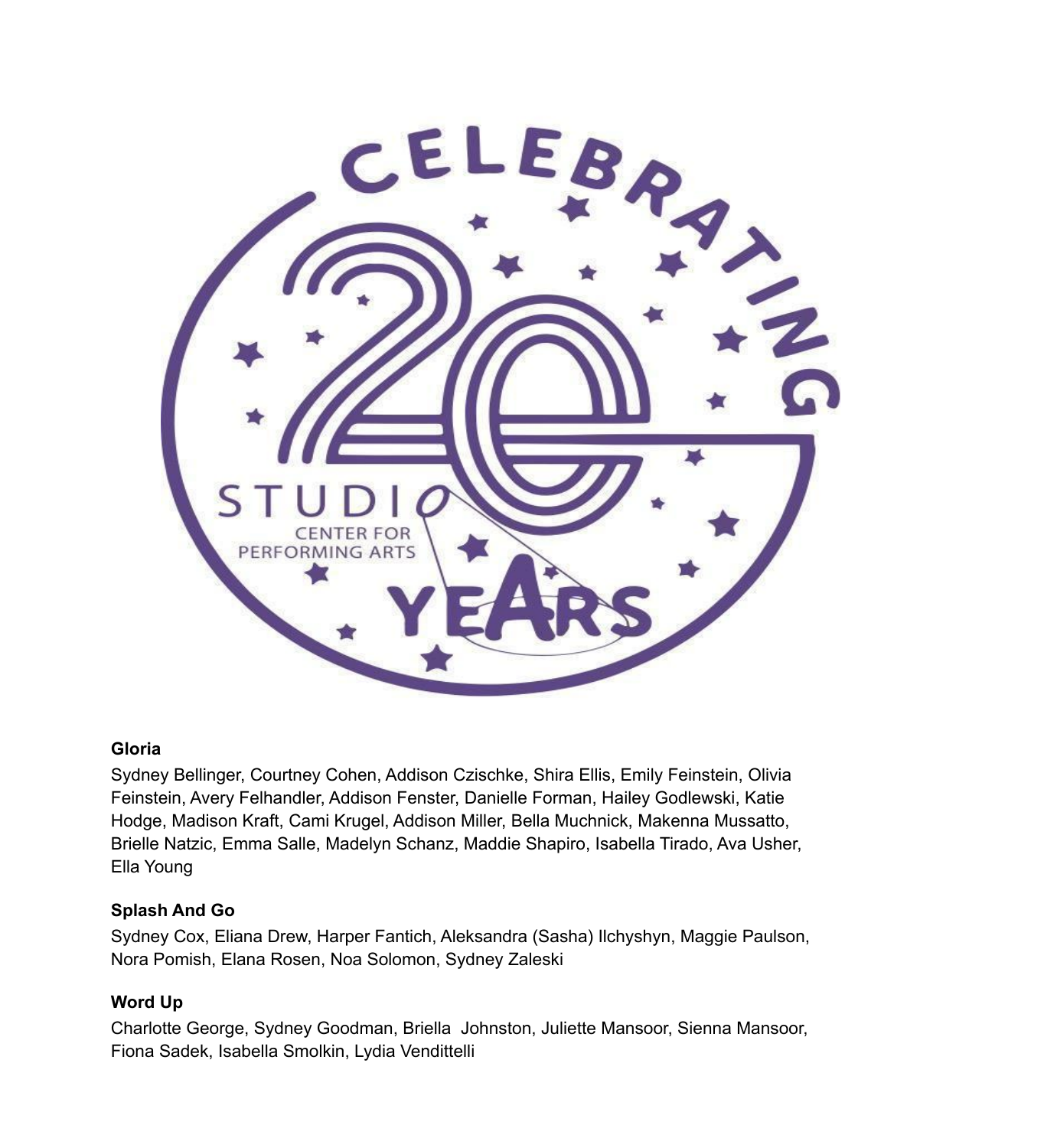#### **Miss Puffy**

Ivy Fantich, Celine Konja, Vivian Leybourn, Celine Sitto

#### **You**

Addison Czischke, Emily Feinstein, Addison Fenster, Hailey Godlewski, Madison Kraft, Addison Miller, Maddie Shapiro, Ella Young

## **Zero To Hero**

Ellie Ryan BenEzra, Cameryn Donagrandi, Sasha Feld, Ava Friedman, Bailey Jacobs, Devyn Kapeller, Chloe Kilarski, Sari Kravitz, Alexis Migliore, Cameron Mussatto, Lily Novetsky

## **Nicest Kids In Town**

Hannah Ben, Scarlett Friedman, Alexis Grand, Zosia Gross, Lorelai Hoppe, Aleksandra (Sasha) Ilchyshyn, Devyn Jacobs, Lila Lazor, Isabel Rothschild, Reyna Schwartzenfeld, Brielle Winston

## **Five Little Monkeys**

Noor Al-khersan, Eloise Bradley, Jordyn Foster, Mila Khaled, Ella Lengel, Sydney Oppenheim, Emma Shearer, Katelyn Staffan

# **I'm Cute**

Maggie Paulson

## **Wild Hearts**

Abby Chayet, Courtney Cohen, Addison Czischke, Danielle Forman, Ashlee Frankford, Hailey Godlewski, Katie Hodge, Cami Krugel, Maddie Shapiro

## **Teddy Says**

Eleanor Apel, Eliana Kozuchowski, Ellinor Miller, Riley Reamer

## **Not About Angels**

Layla Allan, Ellie Ryan BenEzra, Amber de Mesa, Sasha Feld, Bailey Jacobs, Brooke Lazar, Emmie Lazor, Arianna McCurdy, Alexis Migliore, Sophia Snyder

## **Faith**

Scarlett Friedman, Devyn Jacobs, Reese Lohrer, Emma Novetsky, Vanessa Perica

## **The Industry**

Cameryn Donagrandi, Emily Feinstein, Hailey Godlewski, Chloe Kilarski, Maddie Shapiro

## **Thousand Years**

Abbie Cohn, Dalia El-Yassir, Sadie Goldman, Briella Johnston, Shaylee King, Ava Lengel, Isabella Smolkin, Brielle Winston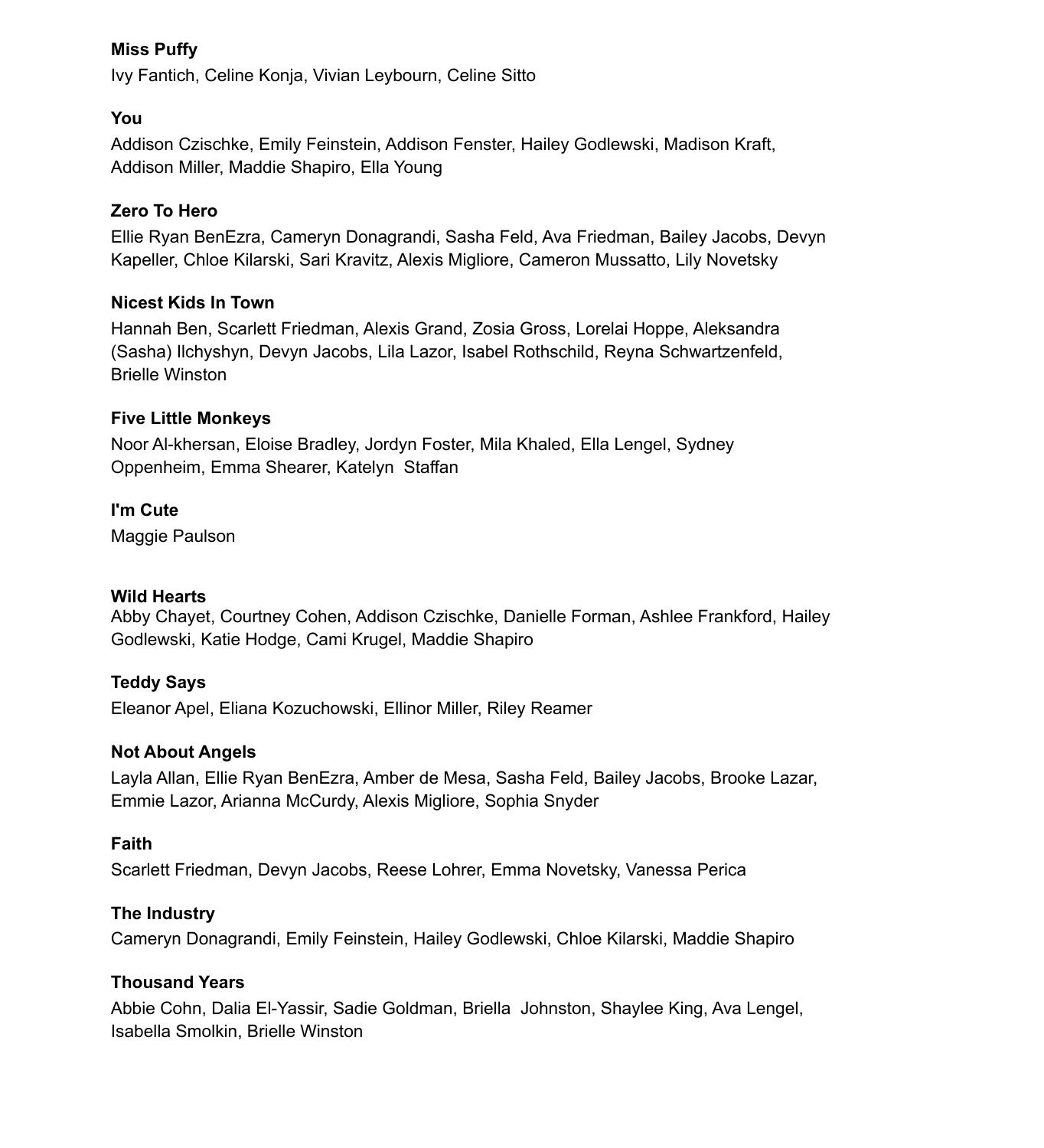## **Move Ya Body**

Ivy Fantich, Celine Konja, Vivian Leybourn, Celine Sitto

## **Lose Control**

Amber de Mesa

## **Lullaby**

Addison Czischke, Mira Drongowski, Emily Feinstein, Addison Fenster, Ashlee Frankford, Hailey Godlewski, Madison Kraft, Cierra McConnell, Addison Miller, Maddie Shapiro, Ella Young

# **Already All Ready**

Layla Allan, Ellie Ryan BenEzra, Gillian Charnas, Cameryn Donagrandi, Sasha Feld, Ava Friedman, Bailey Jacobs, Devyn Kapeller, Chloe Kilarski, Sari Kravitz, Brooke Lazar, Emmie Lazor, Arianna McCurdy, Alexis Migliore, Cameron Mussatto, Lily Novetsky, Sophia Snyder

#### **What A Wonderful World**

Reegan Alix, Isabella Pettyplace, Sydney Rosen

## **Little Balloon**

Leah Bertram, Devyn Jacobs, Ashlyn LaCross, Elliana Moss, Maggie Paulson

#### **Wheels On The Bus**

Gabriella Blechman, Charlotte Bogorad, Isabel Burnstein, Scarlett DeMars, Lia Hern, Jordyn Monson, Lila Nest, Beatrice Rubin, Ivy Silverman, Myah Terebelo

## **The Looking Glass**

Courtney Cohen, Hailey Godlewski, Katie Hodge, Cami Krugel, Cameron Mussatto, Emma Salle, Maddie Shapiro

## **Lazy Song**

Ellie Ryan BenEzra, Gillian Charnas, Amber de Mesa, Cameryn Donagrandi, Sasha Feld, Ava Friedman, Bailey Jacobs, Devyn Kapeller, Chloe Kilarski, Sari Kravitz

## **Little Shop of Horrors**

Sadie Goldman, Shaylee King, Ashlyn LaCross, Ava Lengel, Reese Lohrer, Emma Novetsky, Maggie Paulson, Vanessa Perica, Brielle Winston

## **Let's Do It**

Sydney Cox, Eliana Drew, Harper Fantich, Sydney Goodman, Aleksandra (Sasha) Ilchyshyn, Nora Pomish, Elana Rosen, Lucy Rypkowski, Stella Rypkowski, Noa Solomon, Sydney Zaleski

## **It's Britney**

Addison Czischke, Addison Fenster, Ashlee Frankford, Addisyn Gold, Madison Kraft, Addison Miller, Brooke Radner, Maddie Shapiro, Sarah Weinhaus, Tori Zimmerman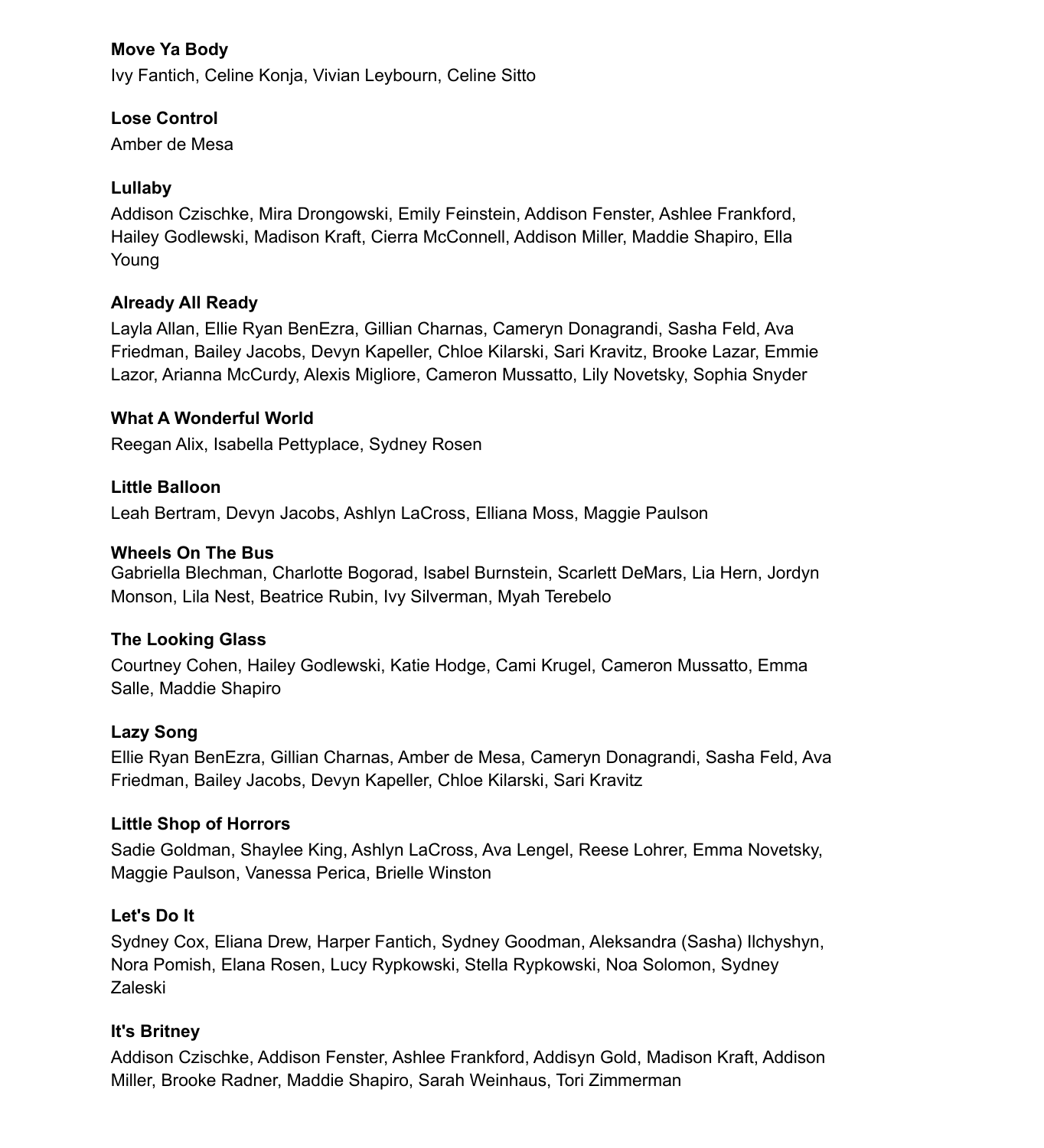#### **My Own Drum**

Alexa Abraham, Brooke Abraham, Aria Blanchard, Mirelle Denha, Hudson George, Scarlett Konja, Sophia Konja, Sofia Lengel

#### **Bees**

Ellie Ryan BenEzra, Gillian Charnas, Amber de Mesa, Cameryn Donagrandi, Sasha Feld, Ava Friedman, Bailey Jacobs, Devyn Kapeller, Chloe Kilarski, Sari Kravitz, Brooke Lazar, Alexis Migliore, Cameron Mussatto, Lily Novetsky

#### **Werk Out**

Abbie Cohn, Scarlett Friedman, Sadie Goldman, Devyn Jacobs, Briella Johnston, Shaylee King, Reese Lohrer, Emma Novetsky, Maggie Paulson, Vanessa Perica, Isabella Smolkin, Sydney Zaleski

#### **Waves**

Danielle Forman, Madison Kraft

#### **Missy**

Avery Felhandler, Addison Fenster, Addisyn Gold, Cierra McConnell, Brianna Middleton, Addison Miller, Brielle Natzic, Ava Usher

#### **Annie**

Hannah Ben, Ellie Ryan BenEzra, Ally Cooper, Cameryn Donagrandi, Sasha Feld, Ava Friedman, Lorelai Hoppe, Bailey Jacobs, Devyn Kapeller, Chloe Kilarski, Kaelyn Klann, Sari Kravitz, Brooke Lazar, Alexis Migliore, Cameron Mussatto, Lily Novetsky, Isabel Rothschild, Allison Sicks

#### **Kid In A Candy Store**

Ruby Gibson, Olivia Pettyplace, Caroline Staffan, Cambria Stilman

#### **Trolls Wanna Have A Good Time**

Addison Abbo, Annalise Asmar, Aria Blanchard, Eleanor DeMars, Hudson George, Sofia Lengel, Lydia Vendittelli

#### **Viva La Vida**

Sydney Bellinger, Courtney Cohen, Shira Ellis, Olivia Feinstein, Avery Felhandler, Danielle Forman, Katie Hodge, Cami Krugel, Bella Muchnick, Makenna Mussatto, Brielle Natzic, Emma Salle, Madelyn Schanz, Isabella Tirado, Ava Usher

#### **Mad Hatter**

Ellie Ryan BenEzra, Sasha Feld, Ava Friedman, Devyn Kapeller, Sari Kravitz

#### **Daddy Daughter**

Leah Bertram, Lily Cahn, Amber de Mesa, Lorelai Hoppe, Addison Miller, Ellinor Miller, Maggie Paulson, Olivia Pettyplace, Scarlett Schwen, Elliana (Ellie) Shayne, Isla Trapani